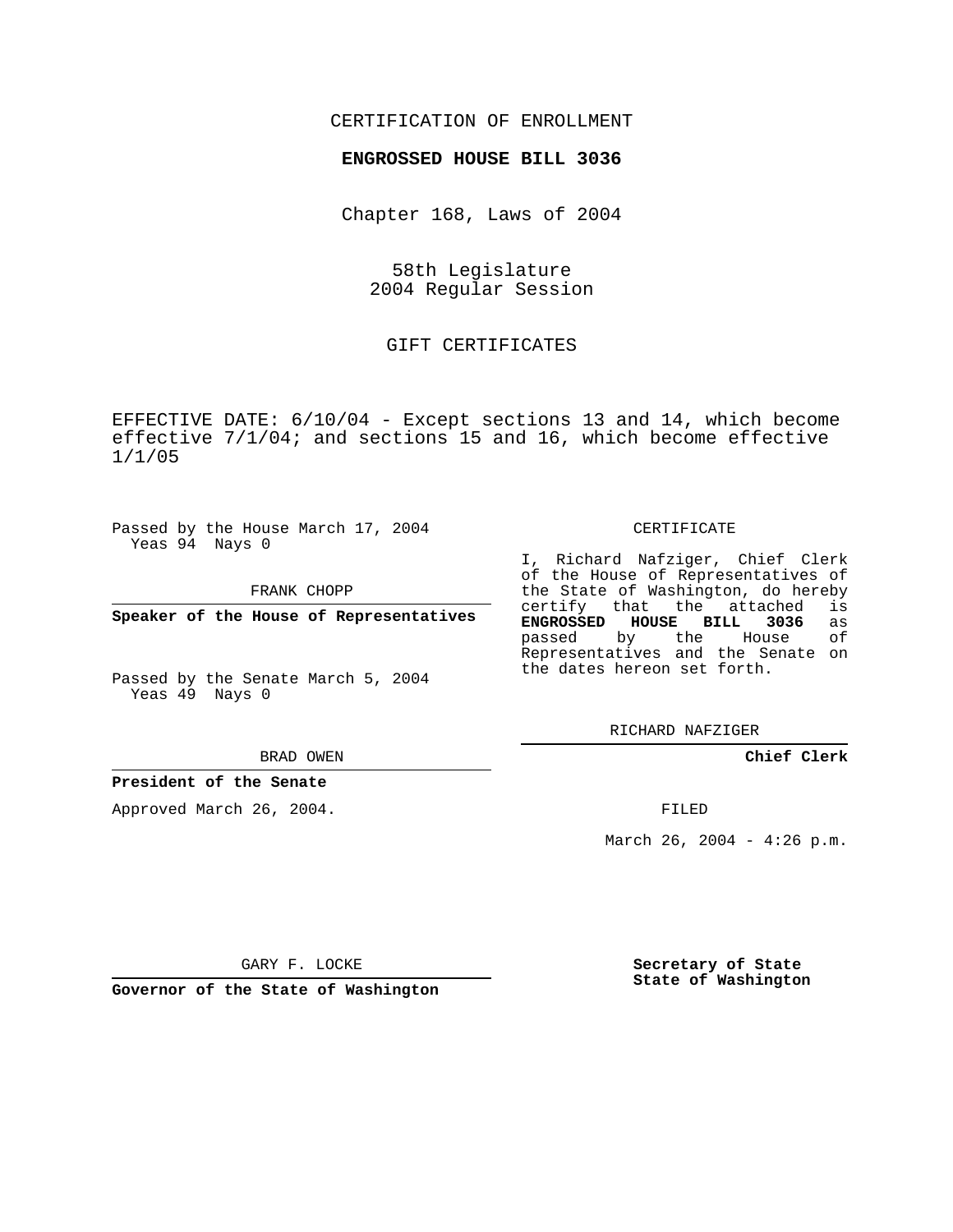## **ENGROSSED HOUSE BILL 3036** \_\_\_\_\_\_\_\_\_\_\_\_\_\_\_\_\_\_\_\_\_\_\_\_\_\_\_\_\_\_\_\_\_\_\_\_\_\_\_\_\_\_\_\_\_

\_\_\_\_\_\_\_\_\_\_\_\_\_\_\_\_\_\_\_\_\_\_\_\_\_\_\_\_\_\_\_\_\_\_\_\_\_\_\_\_\_\_\_\_\_

Passed Legislature - 2004 Regular Session

**State of Washington 58th Legislature 2004 Regular Session By** Representatives Hunter, Cairnes, Roach and Nixon Read first time 01/27/2004. Referred to Committee on Finance.

 AN ACT Relating to gift certificates; amending RCW 63.29.010, 63.29.020, 63.29.140, and 63.29.170; adding a new chapter to Title 19 RCW; creating a new section; and providing effective dates.

BE IT ENACTED BY THE LEGISLATURE OF THE STATE OF WASHINGTON:

 NEW SECTION. **Sec. 1.** It is the intent of the legislature to relieve businesses from the obligation of reporting gift certificates as unclaimed property. In order to protect consumers, the legislature intends to prohibit acts and practices of retailers that deprive consumers of the full value of gift certificates, such as expiration dates, service fees, and dormancy and inactivity charges, on gift certificates. The legislature does not intend that this act be construed to apply to cards or other payment instruments issued for payment of wages or other intangible property. To that end, the legislature intends that this act should be liberally construed to benefit consumers and that any ambiguities should be resolved by applying the uniform unclaimed property act to the intangible property in question.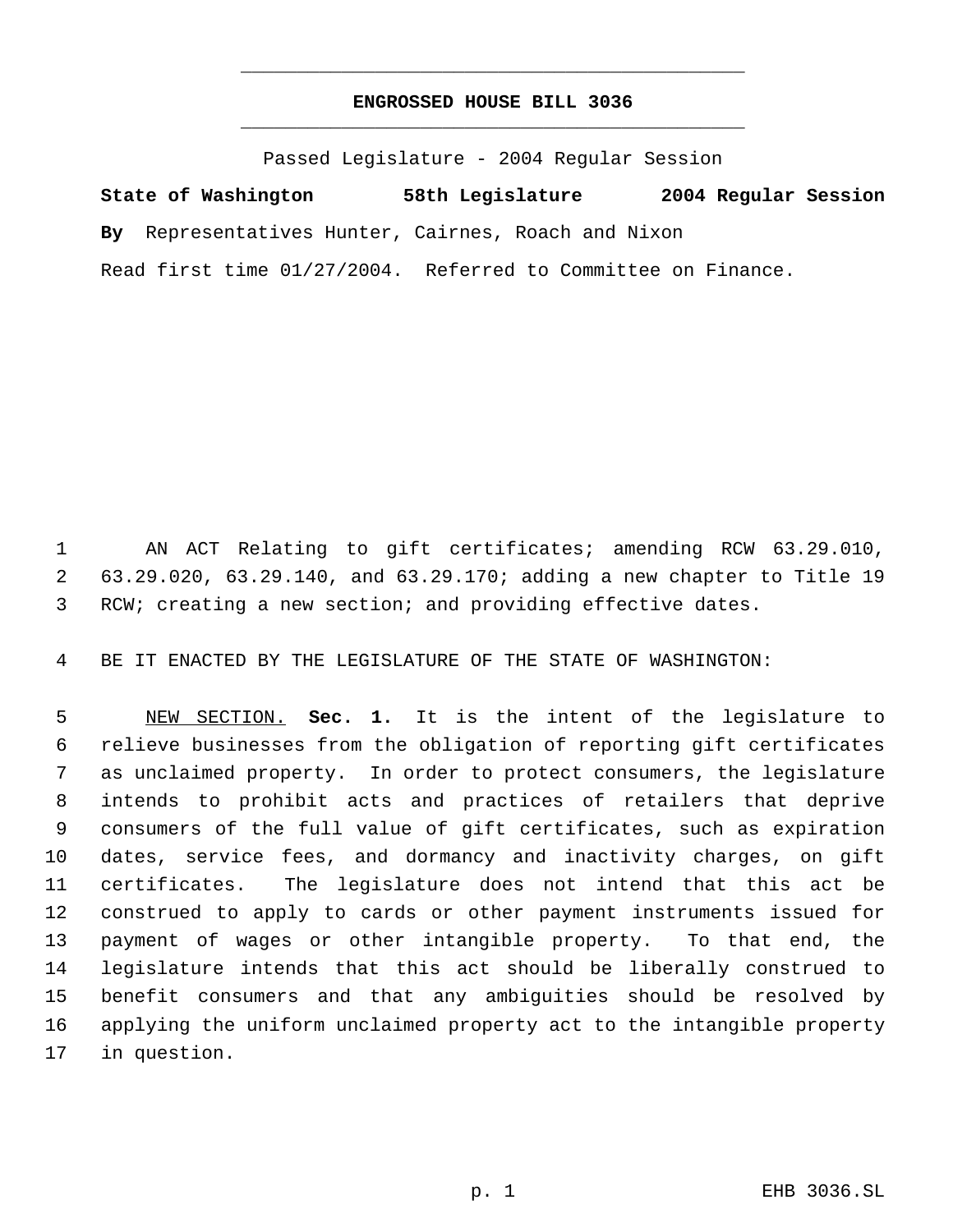NEW SECTION. **Sec. 2.** The definitions in this section apply throughout this chapter unless the context clearly requires otherwise.

 (1) "Artistic and cultural organization" has the same meaning as in RCW 82.04.4328.

 (2) "Charitable organization" means an organization exempt from tax under section 501(c)(3) of the internal revenue code of 1986 (26 U.S.C. Sec. 501(c)(3)).

 (3) "Fund-raising activity" has the same meaning as in RCW 82.04.3651.

 (4) "Gift card" means a record as described in subsection (5) of this section in the form of a card, or a stored value card or other physical medium, containing stored value primarily intended to be exchanged for consumer goods and services.

 (5) "Gift certificate" means an instrument evidencing a promise by the seller or issuer of the record that consumer goods or services will be provided to the bearer of the record to the value or credit shown in the record and includes gift cards.

 (6) "Bearer" means a person with a right to receive consumer goods and services under the terms of a gift certificate, without regard to any fee, expiration date, or dormancy or inactivity charge.

 (7) "Issue" means to sell or otherwise provide a gift certificate to any person, and includes reloading or adding value to an existing gift certificate.

(8) "Stored value" has the same meaning as in RCW 19.230.010.

 NEW SECTION. **Sec. 3.** (1) Except as provided in sections 4 through 8 of this act, it is unlawful for any person or entity to issue, or to enforce against a bearer, a gift certificate that contains:

(a) An expiration date;

(b) Any fee, including a service fee; or

(c) A dormancy or inactivity charge.

 (2) If a gift certificate is issued with the sale of tangible personal property or services, the gift certificate is subject to subsection (1) of this section.

 (3) If a purchase is made with a gift certificate for an amount that is less than the value of the gift certificate, the issuer must make the remaining value available to the bearer in cash or as a gift certificate at the option of the issuer. If after the purchase the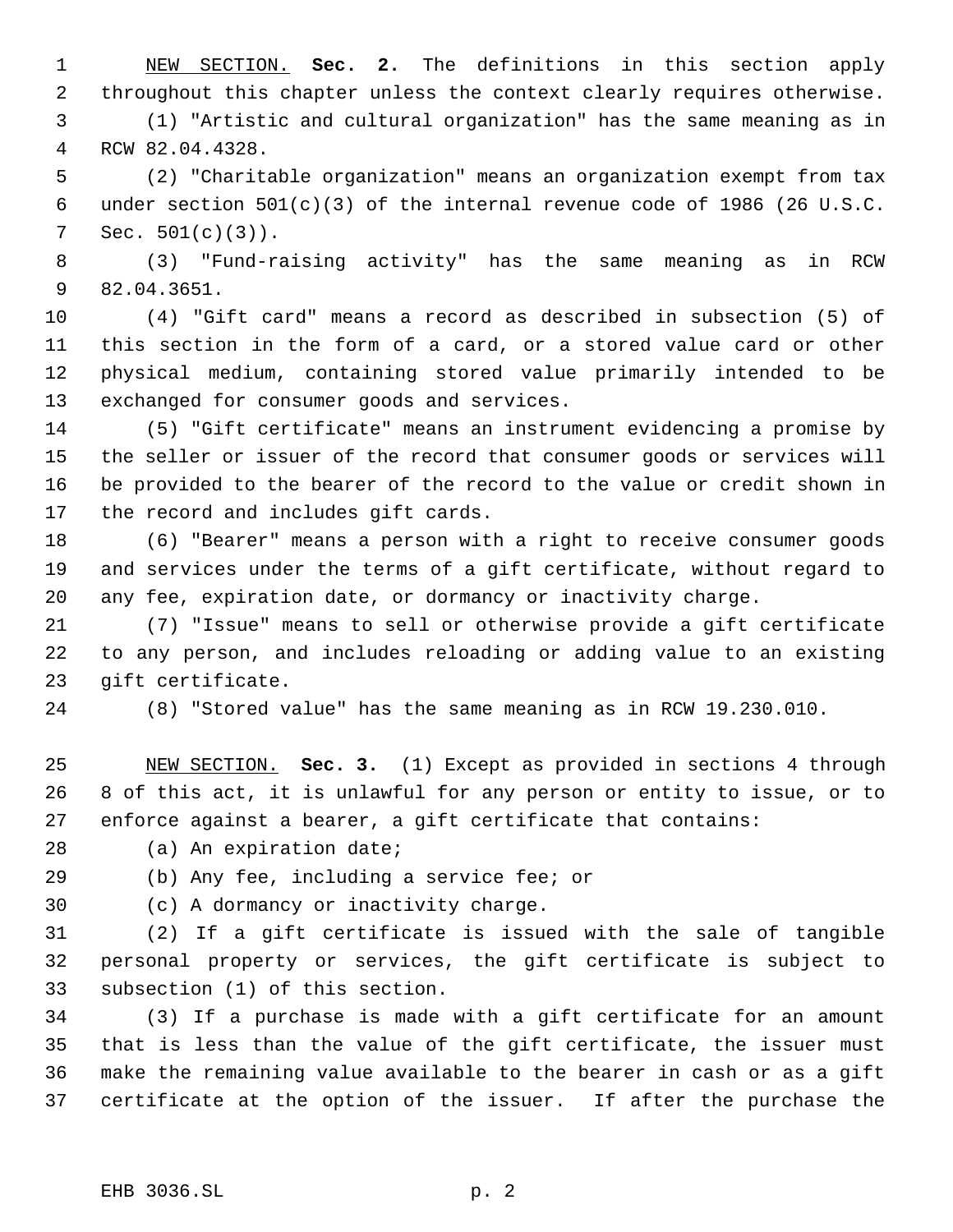remaining value of the gift certificate is less than five dollars, the gift certificate must be redeemable in cash for its remaining value on demand of the bearer. A gift certificate is valid until redeemed or replaced.

 (4) This section does not require, unless otherwise required by law, the issuer of a gift certificate to replace a lost or stolen gift certificate.

 NEW SECTION. **Sec. 4.** (1) It is lawful to issue, and to enforce against the bearer, a gift certificate containing an expiration date if:

 (a) The gift certificate is issued pursuant to an awards or loyalty program or in other instances where no money or other thing of value is given in exchange for the gift certificate.

 (b) The gift certificate is donated to a charitable organization without any money or other thing of value being given in exchange for the gift certificate if the gift certificate is used by a charitable organization solely to provide charitable services.

 (2) The expiration date must be disclosed clearly and legibly on any gift certificate described in subsection (1) of this section.

 NEW SECTION. **Sec. 5.** It is lawful to issue, and to enforce against the bearer, a gift card containing a dormancy or inactivity charge if:

 (1) A statement is printed on the gift card in at least six-point font stating the amount of the charge, how often the charge will occur, and that the charge is triggered by inactivity of the gift card. The statement may appear on the front or back of the gift card, but shall appear in a location where it is visible to any purchaser before the purchase of the gift card;

 (2) The remaining value of the gift card is five dollars or less each time the charge is assessed;

(3) The charge does not exceed one dollar per month;

 (4) The charge can only be assessed when there has been no activity on the gift card for twenty-four consecutive months, including but not limited to, purchases, the adding of value, or balance inquiries; (5) The bearer may reload or add value to the gift card; and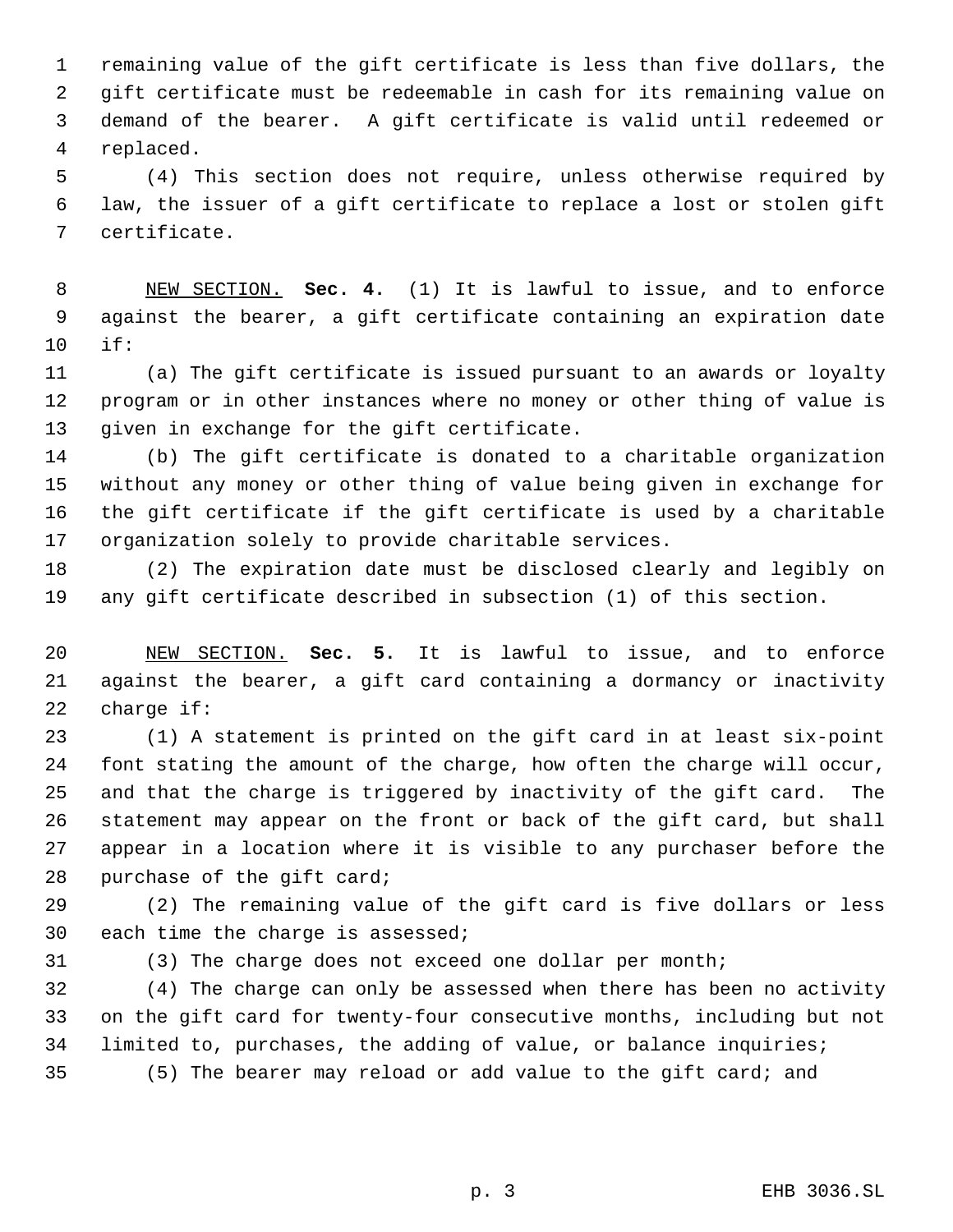(6) After a dormancy or inactivity charge is assessed, the remaining value of the gift certificate is redeemable in cash on demand.

 NEW SECTION. **Sec. 6.** It is lawful to issue, and to enforce against the bearer, a gift certificate containing an expiration date if:

 (1) The gift certificate is donated to a charitable organization and is used for fund-raising activities of a charitable organization, without any money or other thing of value being given in exchange for the gift certificate by the charitable organization;

 (2) The expiration date is clearly and legibly printed on the front or face of the gift certificate, or printed on the back of the certificate in at least ten-point font; and

 (3) The expiration date is at least one year from the date the gift certificate is issued by the charitable organization.

 NEW SECTION. **Sec. 7.** It is lawful to issue, and to enforce against the bearer, a gift certificate containing an expiration date if:

 (1) The gift certificate is redeemable solely for goods or services provided in the state of Washington by artistic and cultural organizations;

 (2) The expiration date is clearly and legibly printed on the front or face of the gift certificate, or printed on the back of the certificate in at least ten-point font;

 (3) The expiration date is at least three years from the date the 26 gift certificate is issued by the artistic and cultural organizations; and

 (4) The unused value of the gift certificate at the time of expiration accrues solely to the benefit of artistic and cultural organizations.

 NEW SECTION. **Sec. 8.** A requirement under sections 4 through 7 of this act that a statement or expiration date be printed on a gift certificate is satisfied if the statement appears as otherwise required on a sticker permanently affixed to the gift certificate.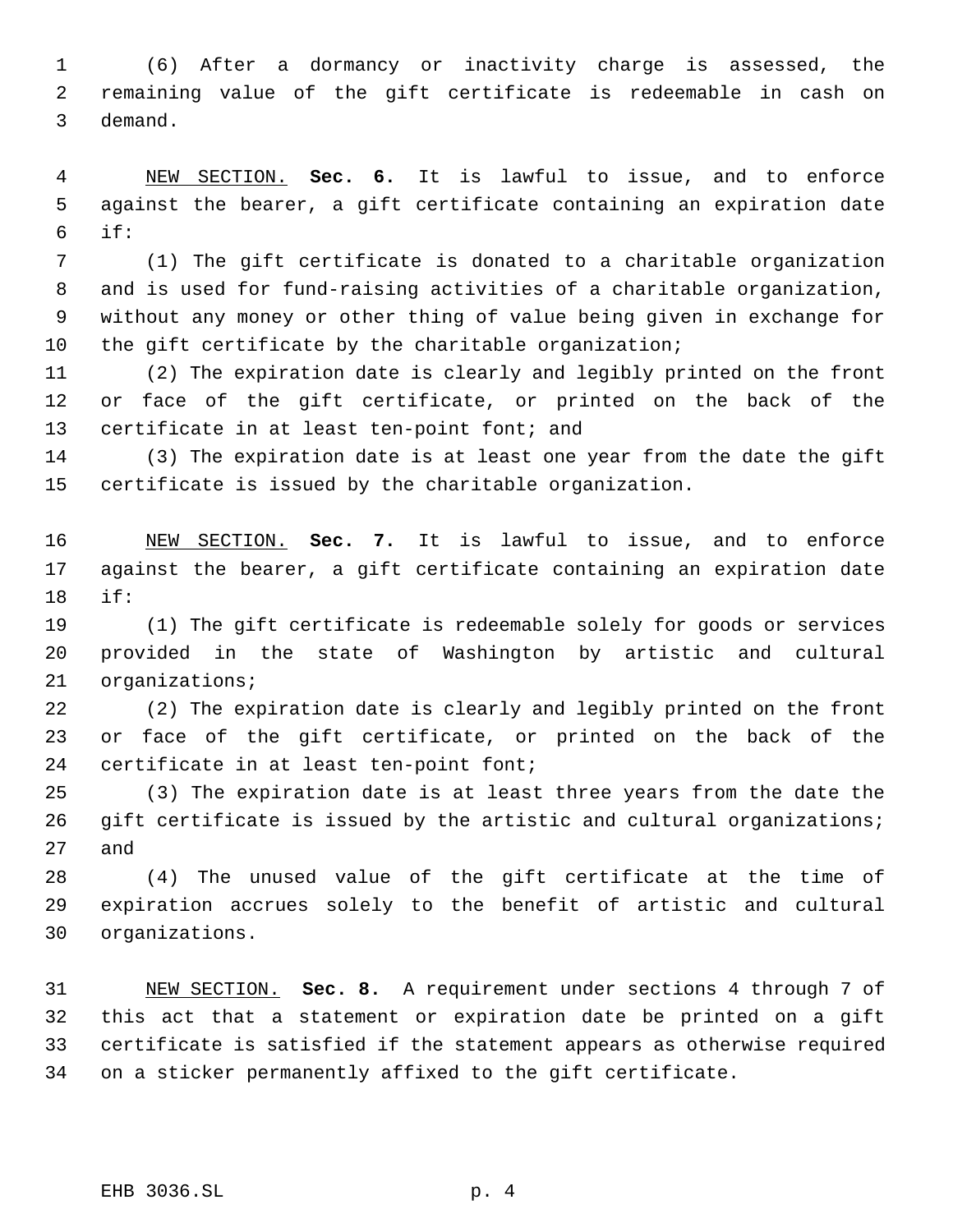NEW SECTION. **Sec. 9.** An issuer is not required to honor a gift certificate presumed abandoned under RCW 63.29.110, reported, and delivered to the department of revenue in the dissolution of a business association.

 NEW SECTION. **Sec. 10.** (1) A gift certificate constitutes value held in trust by the issuer of the gift certificate on behalf of the beneficiary of the gift certificate. The value represented by the gift certificate belongs to the beneficiary, or to the legal representative of the beneficiary to the extent provided by law, and not to the issuer.

 (2) An issuer of a gift certificate who is in bankruptcy shall continue to honor a gift certificate issued before the date of the bankruptcy filing on the grounds that the value of the gift certificate constitutes trust property of the beneficiary.

 (3) The terms of a gift certificate may not make its redemption or other use invalid in the event of a bankruptcy.

 (4) This section does not require, unless otherwise required by law, the issuer of a gift certificate to:

(a) Redeem a gift certificate for cash;

(b) Replace a lost or stolen gift certificate; or

 (c) Maintain a separate account for the funds used to purchase the gift certificate.

 (5) This section does not create an interest in favor of the beneficiary of the gift certificate in any specific property of the issuer.

 (6) This section does not create a fiduciary or quasi-fiduciary relationship between the beneficiary of the gift certificates and the issuer unless otherwise provided by law.

 (7) The issuer of a gift certificate has no obligation to pay interest on the value of a gift certificate held in trust under this section, unless otherwise provided by law.

 NEW SECTION. **Sec. 11.** This chapter does not apply to gift certificates issued by financial institutions as defined in RCW 30.22.041 or their operating subsidiaries that are usable with multiple unaffiliated sellers of goods or services.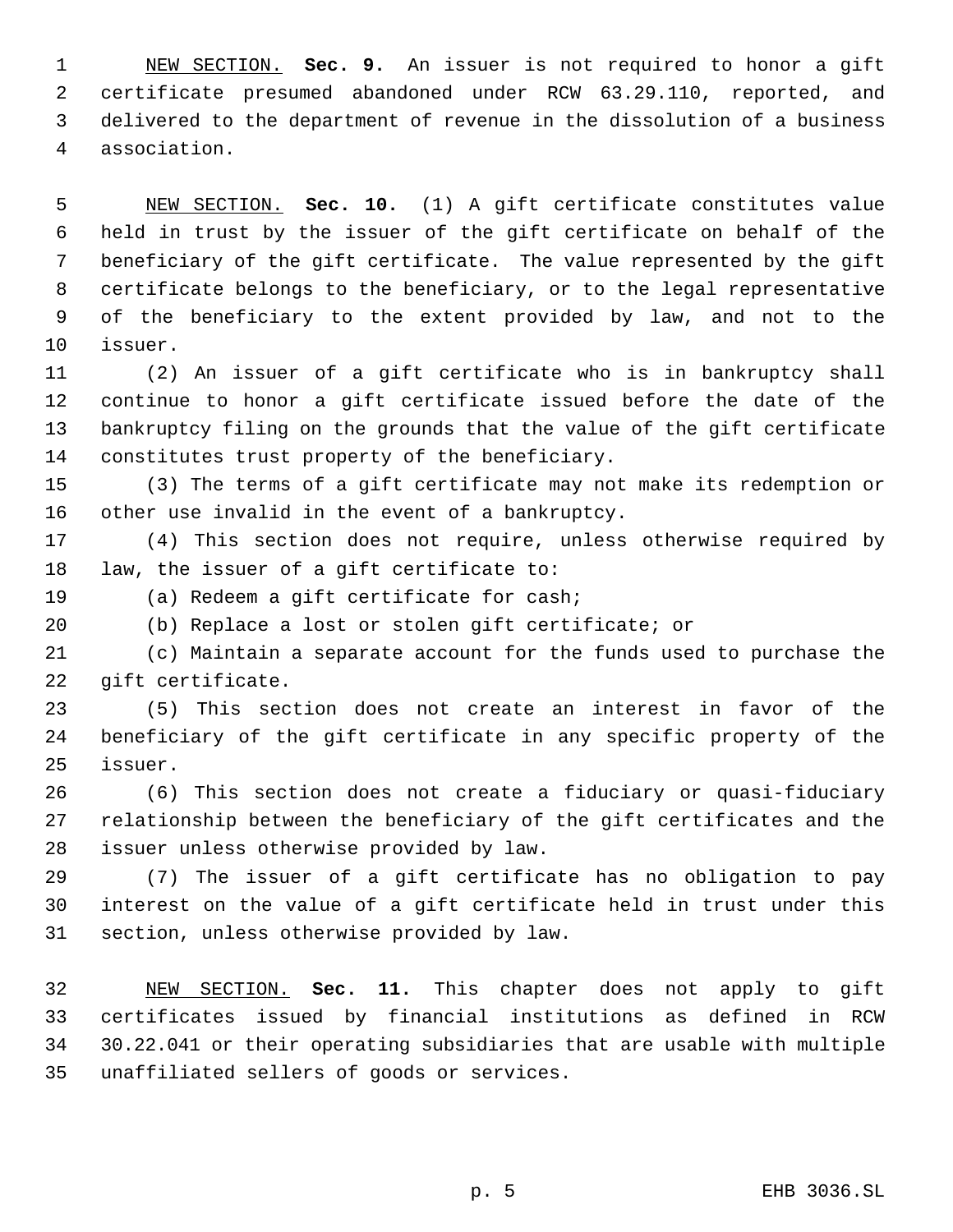NEW SECTION. **Sec. 12.** An agreement made in violation of the provisions of this chapter is contrary to public policy and is void and unenforceable against the bearer.

 **Sec. 13.** RCW 63.29.010 and 1983 c 179 s 1 are each amended to read as follows:

As used in this chapter, unless the context otherwise requires:

 (1) "Department" means the department of revenue established under RCW 82.01.050.

 (2) "Apparent owner" means the person whose name appears on the records of the holder as the person entitled to property held, issued, or owing by the holder.

 (3) "Attorney general" means the chief legal officer of this state referred to in chapter 43.10 RCW.

 (4) "Banking organization" means a bank, trust company, savings bank, land bank, safe deposit company, private banker, or any organization defined by other law as a bank or banking organization.

 (5) "Business association" means a nonpublic corporation, joint stock company, investment company, business trust, partnership, or association for business purposes of two or more individuals, whether or not for profit, including a banking organization, financial organization, insurance company, or utility.

 (6) "Domicile" means the state of incorporation of a corporation and the state of the principal place of business of an unincorporated person.

 (7) "Financial organization" means a savings and loan association, cooperative bank, building and loan association, or credit union.

 (8) "Gift certificate" has the same meaning as in section 2 of this act.

 (9) "Holder" means a person, wherever organized or domiciled, who is:

(a) In possession of property belonging to another,

(b) A trustee, or

(c) Indebted to another on an obligation.

34 ( $(\overline{+9})$ ) (10) "Insurance company" means an association, corporation, fraternal or mutual benefit organization, whether or not for profit, which is engaged in providing insurance coverage, including accident, burial, casualty, credit life, contract performance, dental, fidelity,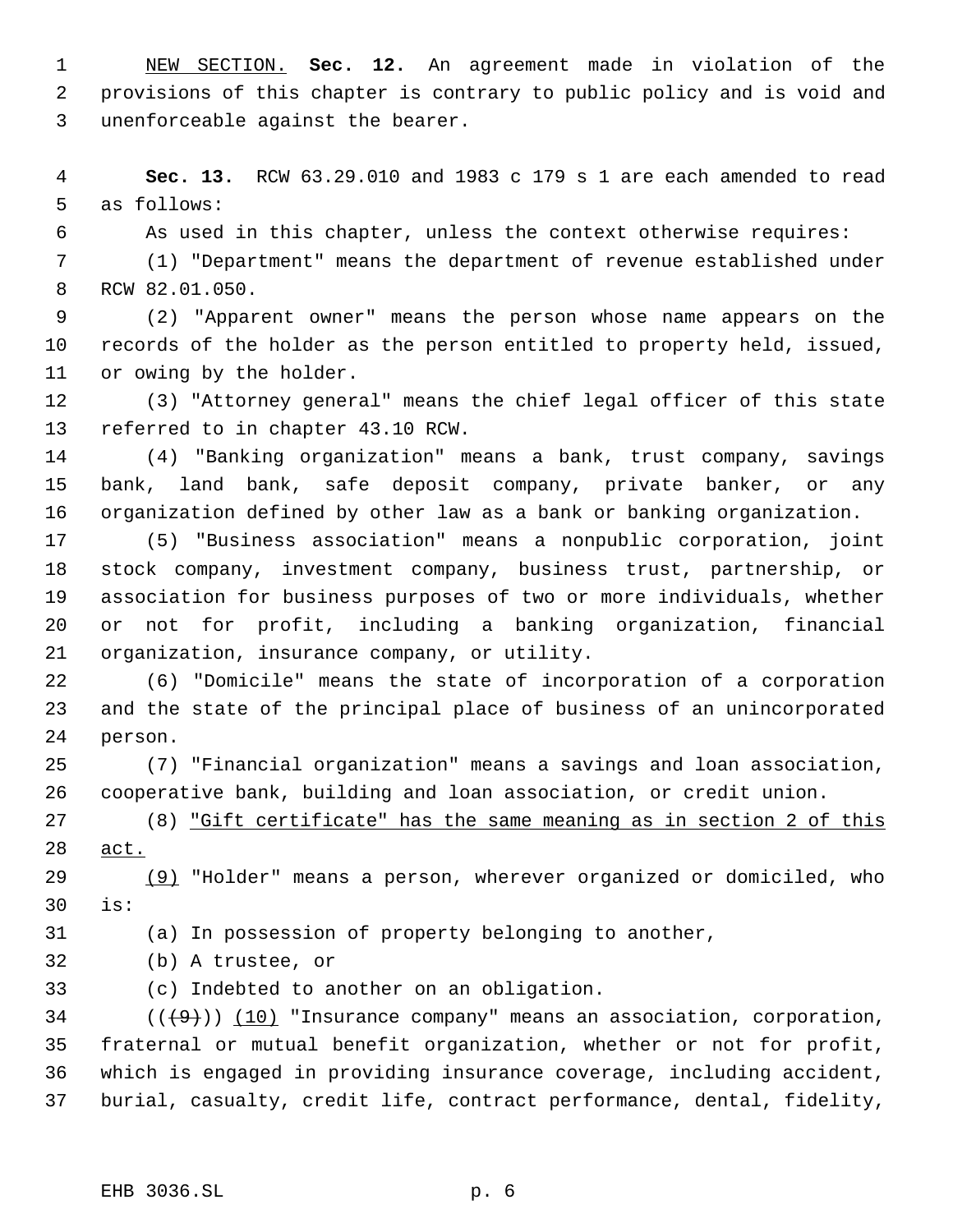fire, health, hospitalization, illness, life (including endowments and annuities), malpractice, marine, mortgage, surety, and wage protection insurance.

 (((10))) (11) "Intangible property" does not include contract claims which are unliquidated but does include:

 (a) Moneys, checks, drafts, deposits, interest, dividends, and income;

 (b) Credit balances, customer overpayments, gift certificates, security deposits, refunds, credit memos, unpaid wages, unused airline tickets, and unidentified remittances, but does not include discounts which represent credit balances for which no consideration was given;

 (c) Stocks, and other intangible ownership interests in business associations;

 (d) Moneys deposited to redeem stocks, bonds, coupons, and other securities, or to make distributions;

 (e) Liquidated amounts due and payable under the terms of insurance policies; and

 (f) Amounts distributable from a trust or custodial fund established under a plan to provide health, welfare, pension, vacation, severance, retirement, death, stock purchase, profit sharing, employee savings, supplemental unemployment insurance, or similar benefits.

 $((+11))$   $(12)$  "Last known address" means a description of the location of the apparent owner sufficient for the purpose of the delivery of mail.

 (( $(12)$ )) (13) "Owner" means a depositor in the case of a deposit, a beneficiary in case of a trust other than a deposit in trust, a creditor, claimant, or payee in the case of other intangible property, or a person having a legal or equitable interest in property subject to this chapter or his legal representative.

 $((+13))$   $(14)$  "Person" means an individual, business association, state or other government, governmental subdivision or agency, public corporation, public authority, estate, trust, two or more persons having a joint or common interest, or any other legal or commercial entity.

35  $((+14))$   $(15)$  "State" means any state, district, commonwealth, territory, insular possession, or any other area subject to the legislative authority of the United States.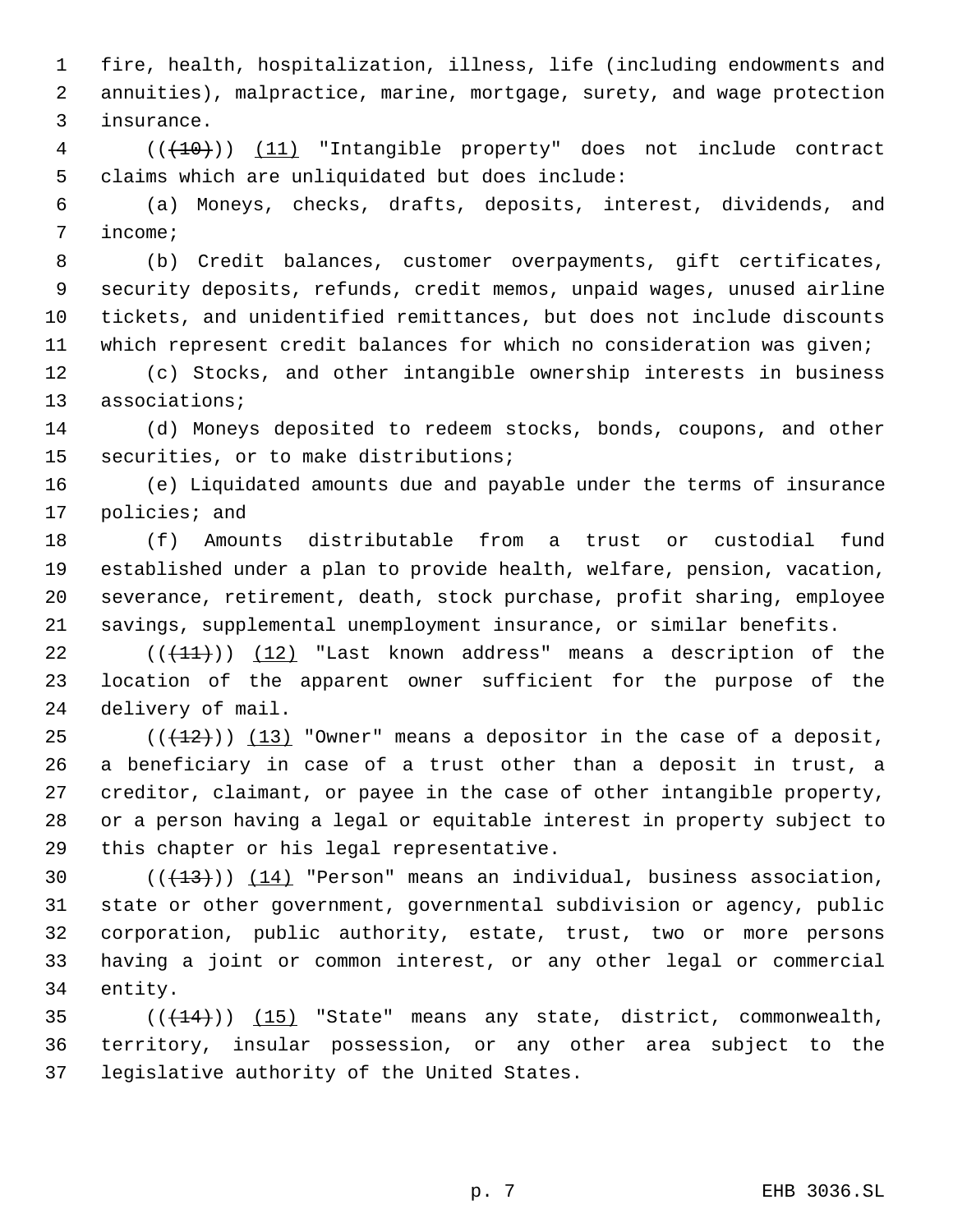1 (( $\overline{(15)}}$ )) (16) "Third party bank check" means any instrument drawn against a customer's account with a banking organization or financial organization on which the banking organization or financial organization is only secondarily liable.

 $((+16))$   $(17)$  "Utility" means a person who owns or operates for public use any plant, equipment, property, franchise, or license for the transmission of communications or the production, storage, transmission, sale, delivery, or furnishing of electricity, water, steam, or gas.

 **Sec. 14.** RCW 63.29.020 and 2003 1st sp.s. c 13 s 1 are each amended to read as follows:

 (1) Except as otherwise provided by this chapter, all intangible property, including any income or increment derived therefrom, less any lawful charges, that is held, issued, or owing in the ordinary course of the holder's business and has remained unclaimed by the owner for more than three years after it became payable or distributable is presumed abandoned.

 (2) Property, with the exception of unredeemed Washington state lottery tickets and unpresented winning parimutuel tickets, is payable and distributable for the purpose of this chapter notwithstanding the owner's failure to make demand or to present any instrument or document required to receive payment.

 (3) This chapter does not apply to claims drafts issued by insurance companies representing offers to settle claims unliquidated in amount or settled by subsequent drafts or other means.

 (4) This chapter does not apply to property covered by chapter 63.26 RCW.

 (5) This chapter does not apply to used clothing, umbrellas, bags, luggage, or other used personal effects if such property is disposed of by the holder as follows:

 (a) In the case of personal effects of negligible value, the property is destroyed; or

(b) The property is donated to a bona fide charity.

 (6) This chapter does not apply to a gift certificate subject to the prohibition against expiration dates under section 3 of this act or to a gift certificate subject to sections 4 through 7 of this act.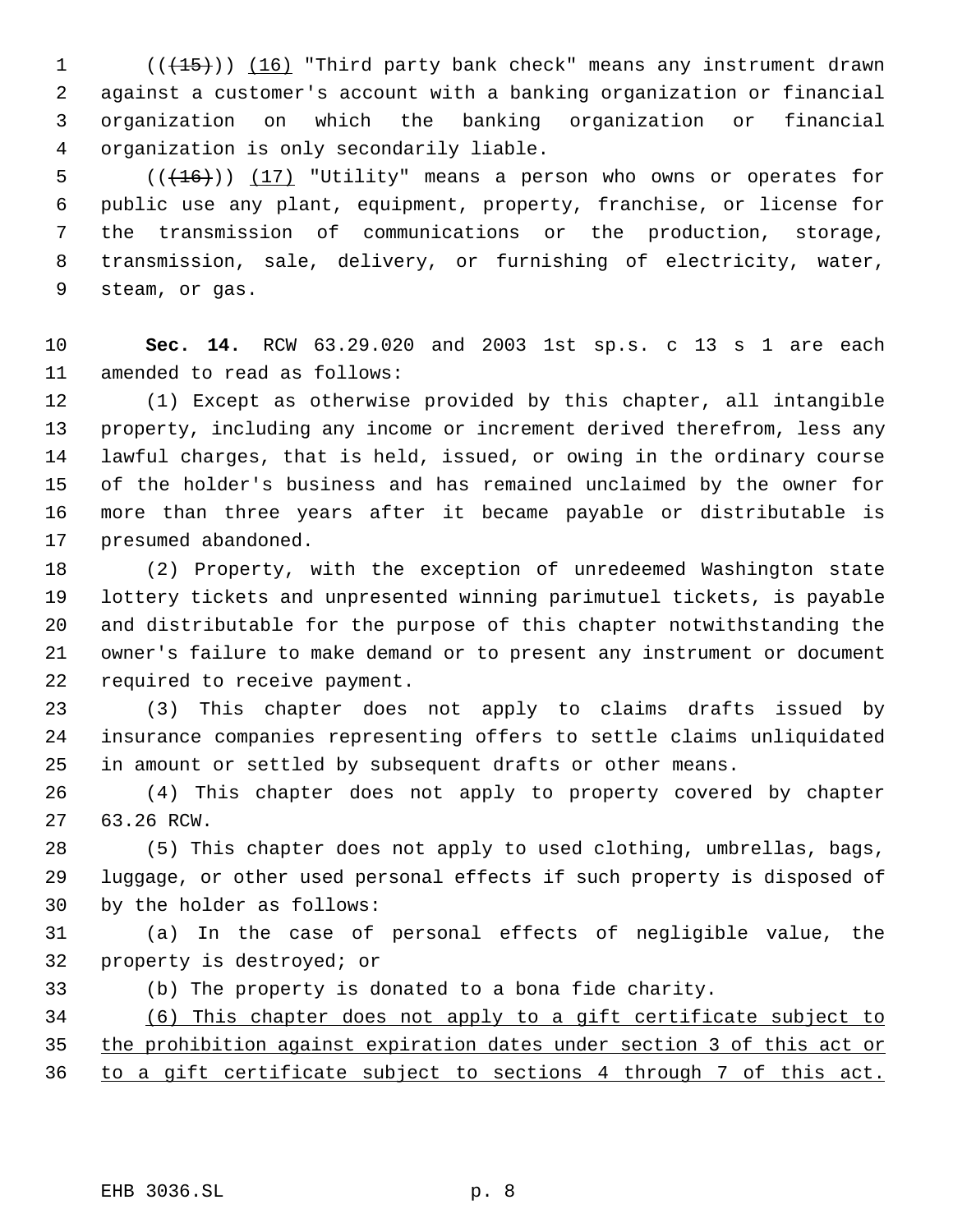However, this chapter applies to gift certificates presumed abandoned

under RCW 63.29.110.

 **Sec. 15.** RCW 63.29.140 and 2003 1st sp.s. c 13 s 7 are each amended to read as follows:

 (1) A gift certificate or a credit memo issued in the ordinary course of an issuer's business which remains unclaimed by the owner for more than three years after becoming payable or distributable is presumed abandoned.

 (2) In the case of a gift certificate, the amount presumed abandoned is the price paid by the purchaser for the gift certificate. In the case of a credit memo, the amount presumed abandoned is the amount credited to the recipient of the memo.

 (3) A gift certificate that is presumed abandoned under this 14 section may, but need not be, included in the report as provided under 15 RCW 63.29.170(4). If a gift certificate that is presumed abandoned under this section is not timely reported as provided under RCW 63.29.170(4), sections 1 through 12 of this act apply to the gift certificate.

 **Sec. 16.** RCW 63.29.170 and 2003 c 237 s 1 are each amended to read as follows:

 (1) A person holding property presumed abandoned and subject to custody as unclaimed property under this chapter shall report to the department concerning the property as provided in this section.

(2) The report must be verified and must include:

 (a) Except with respect to travelers checks and money orders, the name, if known, and last known address, if any, of each person appearing from the records of the holder to be the owner of property with a value of more than fifty dollars presumed abandoned under this chapter;

 (b) In the case of unclaimed funds of more than fifty dollars held or owing under any life or endowment insurance policy or annuity contract, the full name and last known address of the insured or annuitant and of the beneficiary according to the records of the insurance company holding or owing the funds;

 (c) In the case of the contents of a safe deposit box or other safekeeping repository or in the case of other tangible property, a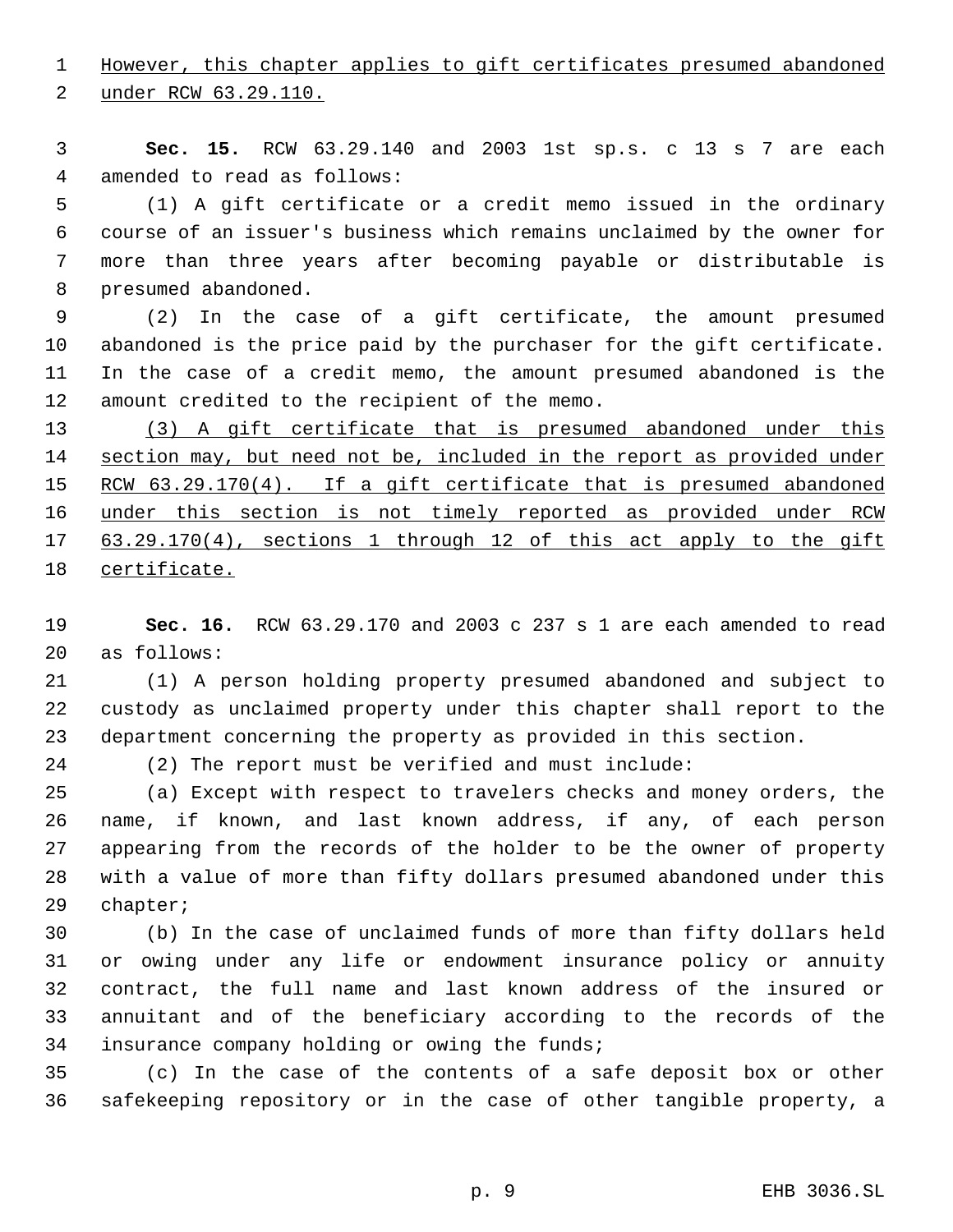description of the property and the place where it is held and where it may be inspected by the department, and any amounts owing to the holder;

 (d) The nature and identifying number, if any, or description of the property and the amount appearing from the records to be due, but items with a value of fifty dollars or less each may be reported in the aggregate;

 (e) The date the property became payable, demandable, or returnable, and the date of the last transaction with the apparent 10 owner with respect to the property; and

 (f) Other information the department prescribes by rule as necessary for the administration of this chapter.

 (3) If the person holding property presumed abandoned and subject to custody as unclaimed property is a successor to other persons who previously held the property for the apparent owner or the holder has changed his or her name while holding the property, the holder shall file with the report all known names and addresses of each previous holder of the property.

 (4) The report must be filed before November 1st of each year and shall include, except as provided in RCW 63.29.140(3), all property presumed abandoned and subject to custody as unclaimed property under this chapter that is in the holder's possession as of the preceding June 30th. On written request by any person required to file a report, the department may postpone the reporting date.

 (5) After May 1st, but before August 1st, of each year in which a report is required by this section, the holder in possession of property presumed abandoned and subject to custody as unclaimed property under this chapter shall send written notice to the apparent owner at the last known address informing him or her that the holder is in possession of property subject to this chapter if:

 (a) The holder has in its records an address for the apparent owner which the holder's records do not disclose to be inaccurate;

 (b) The claim of the apparent owner is not barred by the statute of limitations; and

(c) The property has a value of more than seventy-five dollars.

 NEW SECTION. **Sec. 17.** Sections 1 through 12 of this act constitute a new chapter in Title 19 RCW.